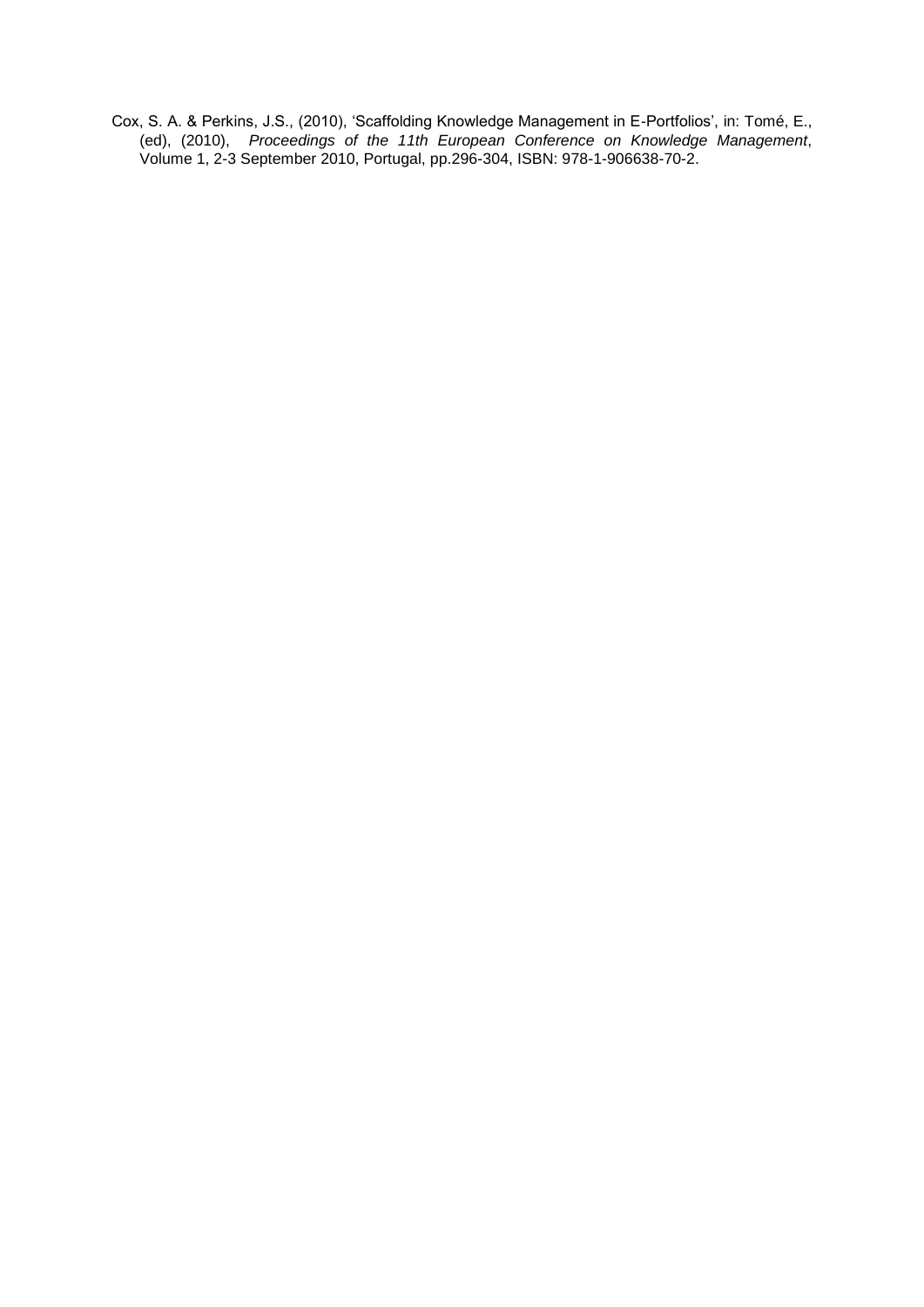# **Scaffolding Knowledge Management in E-Portfolios**

Sharon  $\text{Cox}^1$  and John Perkins<sup>2</sup>

<sup>1</sup>Birmingham City University, Birmingham, UK.

<sup>2</sup>Newman University College, Birmingham, UK.

#### [Sharon.cox@bcu.ac.uk](mailto:Sharon.cox@bcu.ac.uk)

## [j.s.perkins@newman.ac.uk](mailto:j.s.perkins@newman.ac.uk)

**Abstract:** A key challenge in Higher Education is how to develop learning and assessment opportunities that will assist students in constructing and sharing knowledge through absorbing, embedding and reflecting on their learning experiences. This paper explores the role of e-portfolios in knowledge management within the context of education.

Portfolios provide students with the opportunity to document their learning journey and have become established artefacts in evidence-based practice. E-portfolios support a range of multimedia which can be included to enrich the portfolio and embrace social technologies. This paper examines a range of applications of e-portfolios in different UK Higher Education Institutions, across disciplines including education, business and computing. Differences in the purpose, use, style and assessment of e-portfolios are considered and a taxonomy of distinct approaches to structuring e-portfolios is developed. The taxonomy is then analysed in terms of the extent to which the different applications of e-portfolios provide opportunities to support the development and assessment of student knowledge. Specifically, the role of structuring knowledge within e-portfolios is considered.

The initial findings demonstrate that e-portfolios harness a student"s skill in social networking, capturing their imagination and promoting engagement in knowledge related activities. The role of the artefact in stimulating and facilitating knowledge is reviewed using the theory of the task-artefact cycle. The experience of using e-portfolios in knowledge management is then compared against previous work which has explored the use of blogs as tools of knowledge construction to encourage reflection. The paper concludes by proposing recommendations for the development of learning opportunities which embrace the knowledge management capabilities of e-portfolios and considers the potential broader role for e-portfolios in knowledge management.

**Keywords:** e-portfolio, scaffolding, situated practice, reflection, technological knowledge artefacts.

## **1. Introduction**

The creation and sharing of knowledge is at the heart of learning and teaching. The increasing use of social technologies, such as blogs (Hazari *et al* 2009) provides new opportunities to support knowledge management in education. This paper explores the use of e-portfolios in UK universities and considers the role of e-portfolios in creating and sharing knowledge. Three cases studies are outlined which demonstrate the use of e-portfolios in different disciplines. The theory of the taskartefact cycle is used to analyse the role of e-portfolios in creating and sharing knowledge in the case studies. A taxonomy is then constructed from the analysis of the case studies to demonstrate the range of student knowledge-related tasks that can be supported using e-portfolios and considers the extent to which scaffolding is needed to facilitate the management of knowledge within e-portfolios The paper concludes with recommendations for using e-portfolios within knowledge management.

## **2. E-Portfolios**

A portfolio is a purposeful collection of work (Smith and Tillema 2003). It can be used to evidence achievement and attainment of competencies (Woodward 2000, Peterson *et al* 2008) and to facilitate knowledge by documenting a learning path (Rossi *et al* 2008). Storing, distributing and managing paper-based portfolios can be difficult (Lammintakanen *et al* 2002) and these problems are addressed by e-portfolios. E-portfolios use technology to replicate paper-based portfolios by combining digitally created resources, such as photographs and documents. An e-portfolio is a subset of digital material that has been structured and presented, through a process of reflection, to meet the needs of a specific audience. Portfolios are widely used in the practice and reflection of teaching (Smith and Tillema 2003) and contribute to professional development in the workplace (Cambridge 2008). Applications of portfolios include: personal development (Stevens 2008); professional development of teachers (Smith and Tillema 2003); skill development in the medical profession (Lammintakanen *et al* 2002).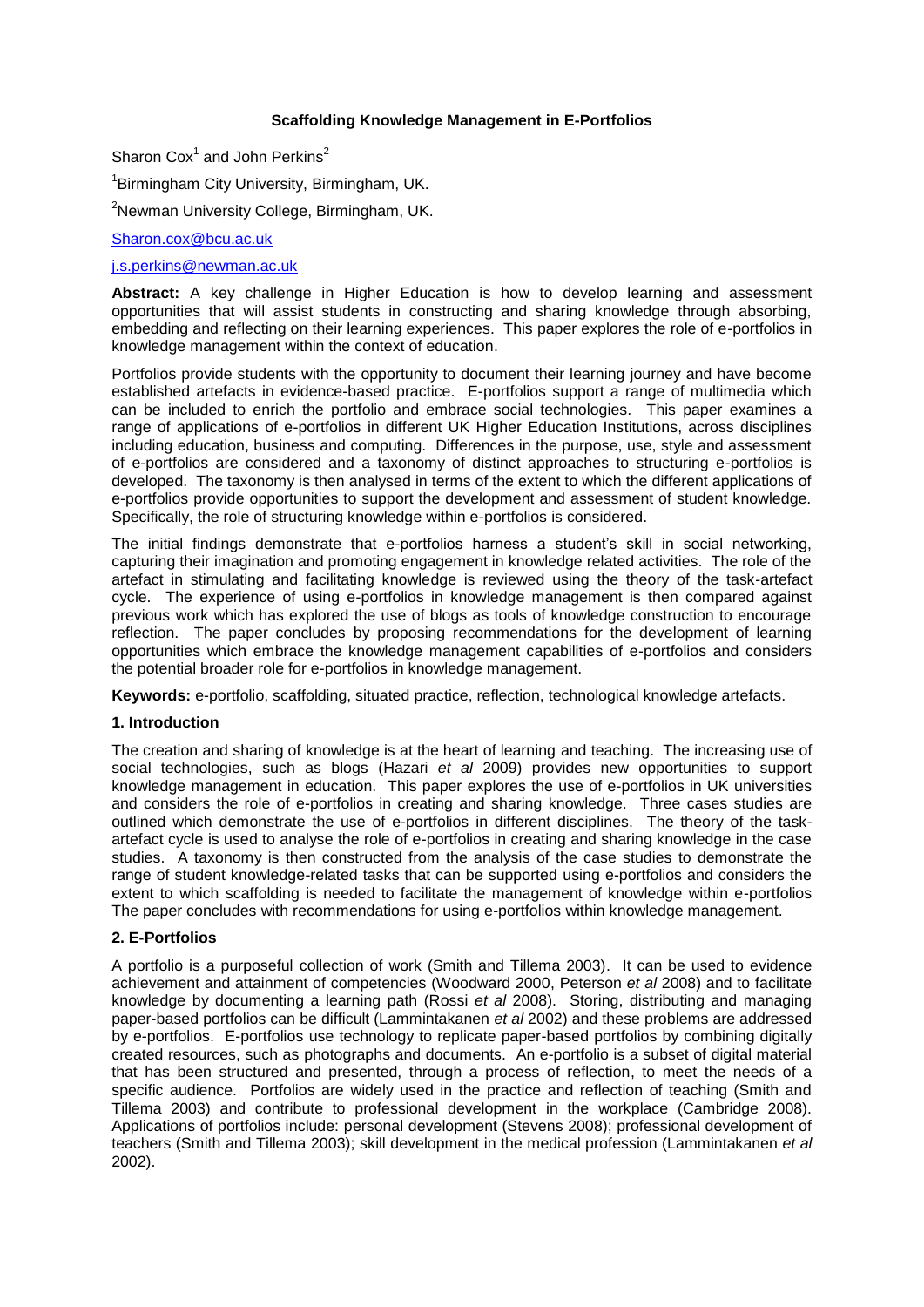Barratt (2001) outlines three general purposes for portfolios. Firstly, portfolios can be used to support formative learning. Woodward (2000) suggests that portfolios demonstrate the development of a personal philosophy through constructing and reconstructing learning. Secondly, portfolios support summative learning. This use of portfolios is often associated with the demonstration of achievement, satisfying the need for evidence-based practices and supporting career management (Lammintakanen *et al* 2002). Thirdly, portfolios can be used for employment marketing. Stevens (2008) used e-portfolios to help adults understand and demonstrate their skills in order to seek employment. The development of the e-portfolio improved self-confidence and challenged views of the participants' capabilities (Stevens 2008).

# **2.1 Role of E-Portfolios in Knowledge Management**

The value of the portfolio is in both the process and product (Woodward 2000). Portfolios are founded within the constructivist model, where knowledge is constructed through student participation in the learning process, and the co-constructive approach, where knowledge is constructed through internal reflection (Klenowski *et al* 2006). Collaboration, dialogue and reflection are essential elements in portfolio construction (Smith and Tillema 2003). Peterson *et al*. (2008) emphasise that learning emerges from interaction with others, forming a community of practice to share and develop knowledge (Wenger 1998).

Processes of human meaning construction are mediated not only by technology but also by the situational context, comprising rules and the community sharing the practice of this activity, interacting in the human activity system (Lave & Wenger, 1991). Knowledge is embedded within the artefacts included in the e-portfolio. Knowledge is constructed in creating the e-portfolio through the author"s selection of which knowledge artefacts to include and reflection on how to present the artefacts. Portfolios are used as a final product to display the knowledge and skills of its author, demonstrating that learning has occurred (Woodward 2000) and to document and facilitate the reflective process.

The value of a portfolio can be increased if the knowledge in it can be accessed and used (Lammintakanen *et al* 2002). An e-portfolio provides a means of sharing knowledge easily, however, students can be reluctant to share their portfolios and invite comments from their peers (Smith and Tillema 2003). Knowledge is reconstructed by the audience of the e-portfolio as they interact with the artefacts within it, which provides the basis for creating further knowledge through the social process of dialogues.

## **2.2 Technical Artefacts in E-Portfolios**

Students have experience of presenting and managing information about themselves on social networking sites such as Facebook and e-portfolios have an affinity with this form of self expression (Cambridge 2008). The e-portfolio forms a technically-based artefact for creating and sharing knowledge. E-portfolios enable knowledge resources to be easily collected and repurposed, reducing the physical burden of compiling evidence. A strength of the e-portfolio is that it enables technical artefacts created within different software packages to be drawn together, to be accessible and presented in one place (e.g. videos and documents). Combining complex knowledge artefacts in one place may offer similar benefits to the use of Mind Maps.

Lammintakanen *et al* (2002) suggest that portfolios should include both formal sources of evidence, such as competencies, skills, educational background, work environment; and informal sources of information such as observations and feedback from others, demonstrating know-how. The collection of evidence might include videos, presentations, program code, certificates, emails (Cambridge 2008); annotated photographs, pages from reflective journals and assignments (Woodward 2000); resumes, educational qualifications, references, published and unpublished work (Peterson *et al*  2008). Barratt (2001) emphasises that e-portfolios should not be electronic scrap books but a "reflective tool". The e-portfolio therefore also needs to include the rationale for the selection of content included (Woodward 2000; Smith and Tillema 2003).

## **2.3 Scaffolding Knowledge in E-Portfolios**

There is debate regarding the degree of tutor-driven scaffolding (direction) that should be imposed to direct knowledge creation through the prescription of artefacts to be included in the e-portfolios. The criteria for collecting and selecting materials to be included in the e-portfolio should be based on the purpose of the portfolio (Klenowski *et al* 2006) and the intended audience (Barrat 2001). Potential audiences for a student"s portfolio include employers, teachers, peers and themselves as author of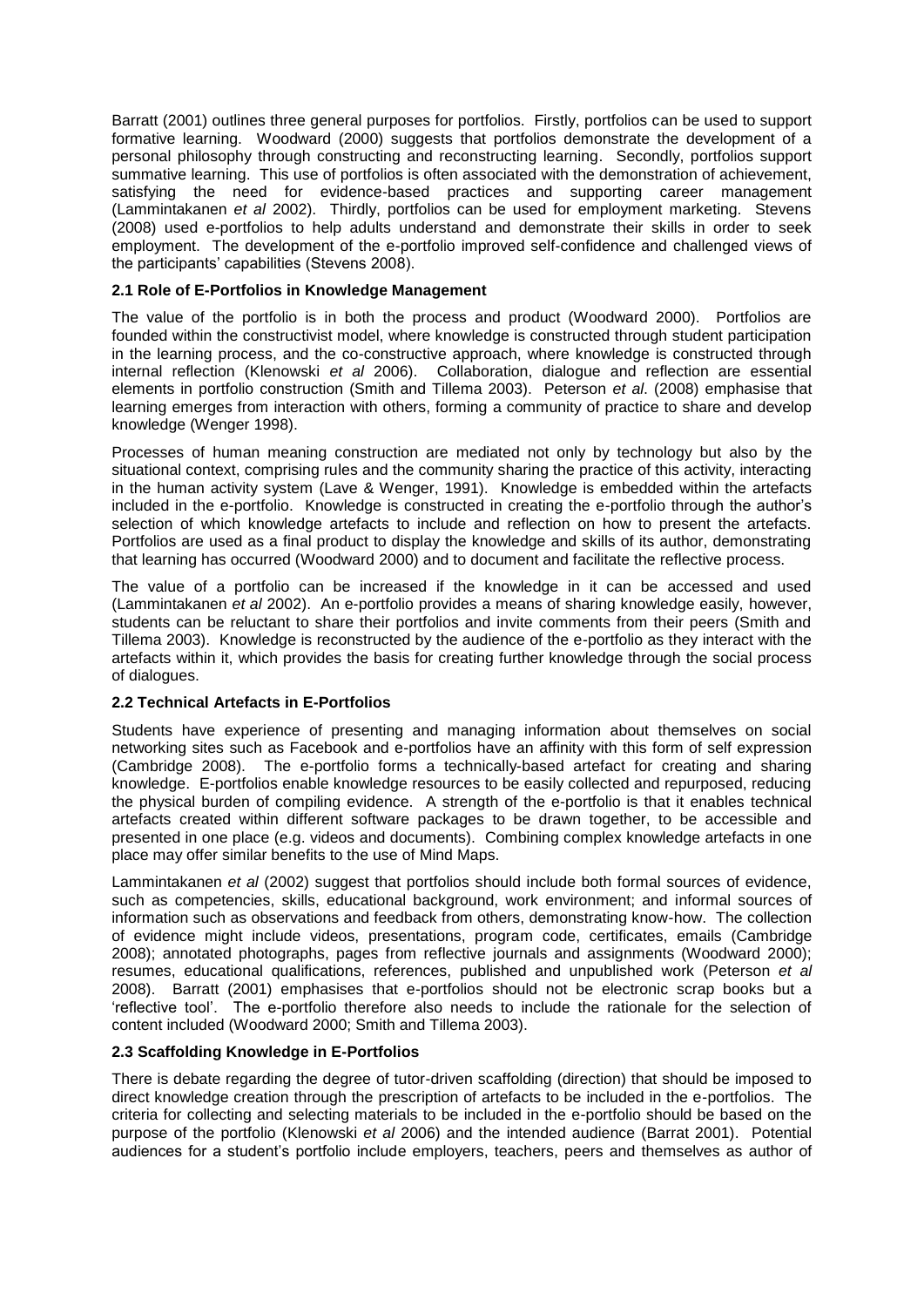the portfolio (Woodward and Nanlohy 2004) career advisors, potential employers, professional associations, family or community members (Cambridge 2008).

In terms of assessment, Rossi *et al* (2008) suggest that portfolios for summative assessment emphasise course results whilst formative portfolios place greater emphasis on individual reflection of the learning process. There is disagreement regarding the extent to which the content of portfolios should be prescribed and the criteria that should be used to assess portfolios. Woodward (2000) suggests that flexible selection criteria is needed to allow the author to construct and reconstruct the narrative to display personal knowledge. This is supported by Klenowski *et* al (2006) and Cambridge (2008) who emphasise that learning portfolios are unique and it is not possible to capture this within a single structure. Students need to take ownership of the portfolios (Woodward 2000, Peterson *et al*  2008) and this is achieved by allowing them to control and justify the items included in the portfolio (Woodward 2000). Woodward (2000) also warns that where the content to be included in the portfolio is specified by others, the portfolio can become a repository of materials rather than a reflective learning experience. In contrast, Smith and Tillema (2003) suggest that explicit criteria regarding the content and assessment of portfolios is needed, though they also raise concerns that an emphasis on documenting evidence may oppose evaluation of the learning process. Peterson *et al* (2008) emphasise that portfolio specification aids portability and reusability, and recommends that portfolios should be standardised across Europe.

# **3. Case Studies**

The following sections outline three cases of using e-portfolios in UK universities as a presentation of skills, a workbench and a basis for a community.

## **3.1 Case 1: Presentation**

E-portfolios were created by first year students enrolled within a Business School. The e-portfolios were the summative assessment of a compulsory personal development module. Over a period of six months, students developed three views of an e-portfolio to present themselves to their tutors, peers, and potential employers. This enabled students to develop skills in repurposing information. The students were not given specific criteria regarding the material to be included in the e-portfolios but were guided through a series of lectures and seminars. This case reflects Stevens (2008) use of eportfolios to record and reflect on personal achievements helping students to consider how to market their skills to potential employers.

Students were initially a little apprehensive about what to include in their portfolios. This reflects the experience of Smith and Tillema (2003) that students can lack confidence about how to collect material, particularly when the portfolio is assessed. The students enthusiastically embraced the technology. The media provided a rich source of inspiration and expression, and most students included photographs, videos and audio recordings in their e-portfolios. These often reflected cultural issues, for example, videos of their home country. In Bhosekar"s (2009) study, everyday photographs were used to facilitate discussion and promote reflection about the daily life of street children. The inclusion of photographs in the e-portfolios, that were meaningful to the students, gave an insight into their world and facilitated discussion. Tutors felt that they attained a richer understanding of the students and got to know them more personally and more quickly. This reflects the holistic nature of portfolios which enables students to demonstrate personality and experience from a range of settings (Stevens 2008).

## **3.2 Case 2: Workbench**

A common case study was used across two modules (business analysis and software development) studied by first year students on a computing degree. Students worked in project teams and the eportfolio provided a means to integrate materials from both modules. Models were developed and combined with other resources created and used by the project team in the analysis module. These were then used to demonstrate technical skills in the software development module. In both modules, support was provided by workbooks offering guidance on the materials to be included in the eportfolio. The e-portfolio provided a central means for communication and collaboration within the teams. The strength of the e-portfolio was reflected in the ability to integrate a wide range of resource types such as journal articles, software manuals, analytical models and program code. This enabled students to assimilate learning materials and combine ideas from both modules, helping students to share, assimilate and apply knowledge across module boundaries.

# **3.3 Case 3: Community**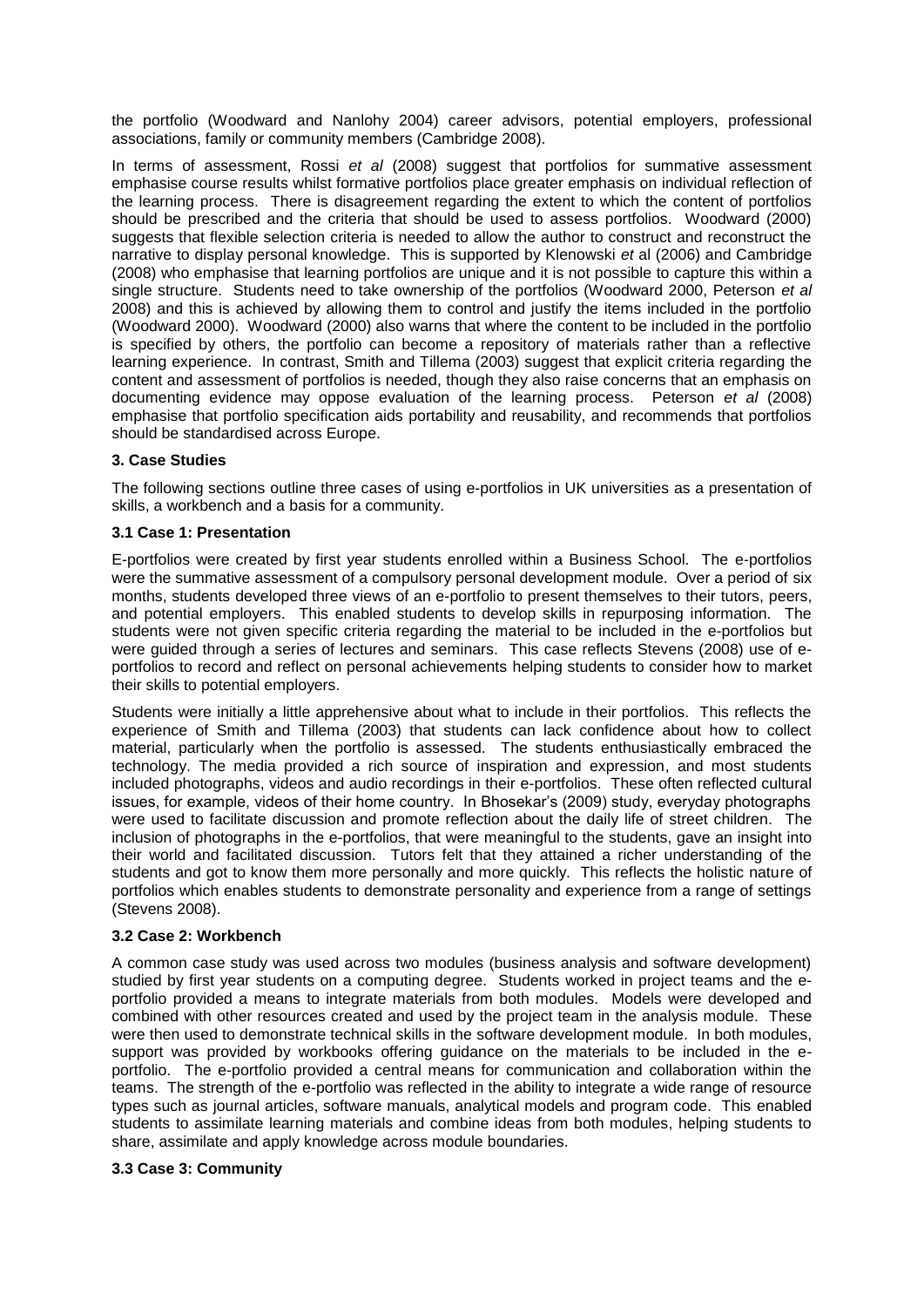E-portfolios were developed and maintained by student teachers in an Education Faculty. The eportfolios formed an integral part of the formative assessment and emphasis was placed on reflective dialogues, using blogs. Critical reflection enables student teachers to learn from their experience by exploring alternative perspectives, reframing problems and planning responses (Whipp 2003). Detailed guidance was provided by module tutors, regarding the resources that might usefully be incorporated into the e-portfolio to support the assessment process. In this case, the technology provided a means of communication and visibility. The range of technology used was less evident than in case one and comprised mainly of reflective dialogues and lesson plans. The e-portfolio enabled the evolution of a supportive community within which students reflected on their experience, discussed practical problems and developed their practical knowledge.

These initial findings demonstrate that e-portfolios harness a student's skill in social networking, capturing their imagination and promoting engagement in knowledge related activities. Reflection is a holistic process of making connections between and beyond course boundaries (Cambridge 2008). In case one, students were encouraged to reflect upon their learning to date, independently of courses and qualifications, to provide a holistic representation of their knowledge and expertise. In cases two and three, students were required to collect and reflect upon knowledge artefacts that crossed the boundary of course modules, which helped students to see the relationships between modules and overcome the compartmentalisation that can occur in modular courses.

## **4. Analysis of Case Studies**

Portfolios can be categorised in a number of ways, including: purpose and setting (Smith and Tillema 2003); audience (Peterson *et al.,* 2007); characteristics and content (Greller 2007); temporality, collaboration, performance and reflection (Woodward 2000). These categories have been used in table 1 to analyse the case studies introduced in the previous section. The analysis has also considered how the cases map to the Quality Assurance Agency for Higher Education (QAA) in the UK"s definitions of learning outcomes and Blackler"s (1995) categories of knowledge. All three cases facilitated the development and visibility of embrained, embodied and encultured knowledge, but the cases differed within the context of the knowledge boundaries. In case two, the boundary was limited to the project type of activities within two computing modules whereas cases one and three addressed a broader scope of learning contexts. E-portfolios make knowledge visible and enable it to be shared within a community, supporting plans for future personal development (Lammintakanen *et al* 2002). This was evident in all three cases in different ways, case one demonstrated skill-based knowledge; case two demonstrated subject-based knowledge and skills and case three demonstrated analytical and reflective skills as knowledge was constructed through socialisation. In each case, the e-portfolio provided lecturers with an understanding of the development needs of both individual students and the cohort.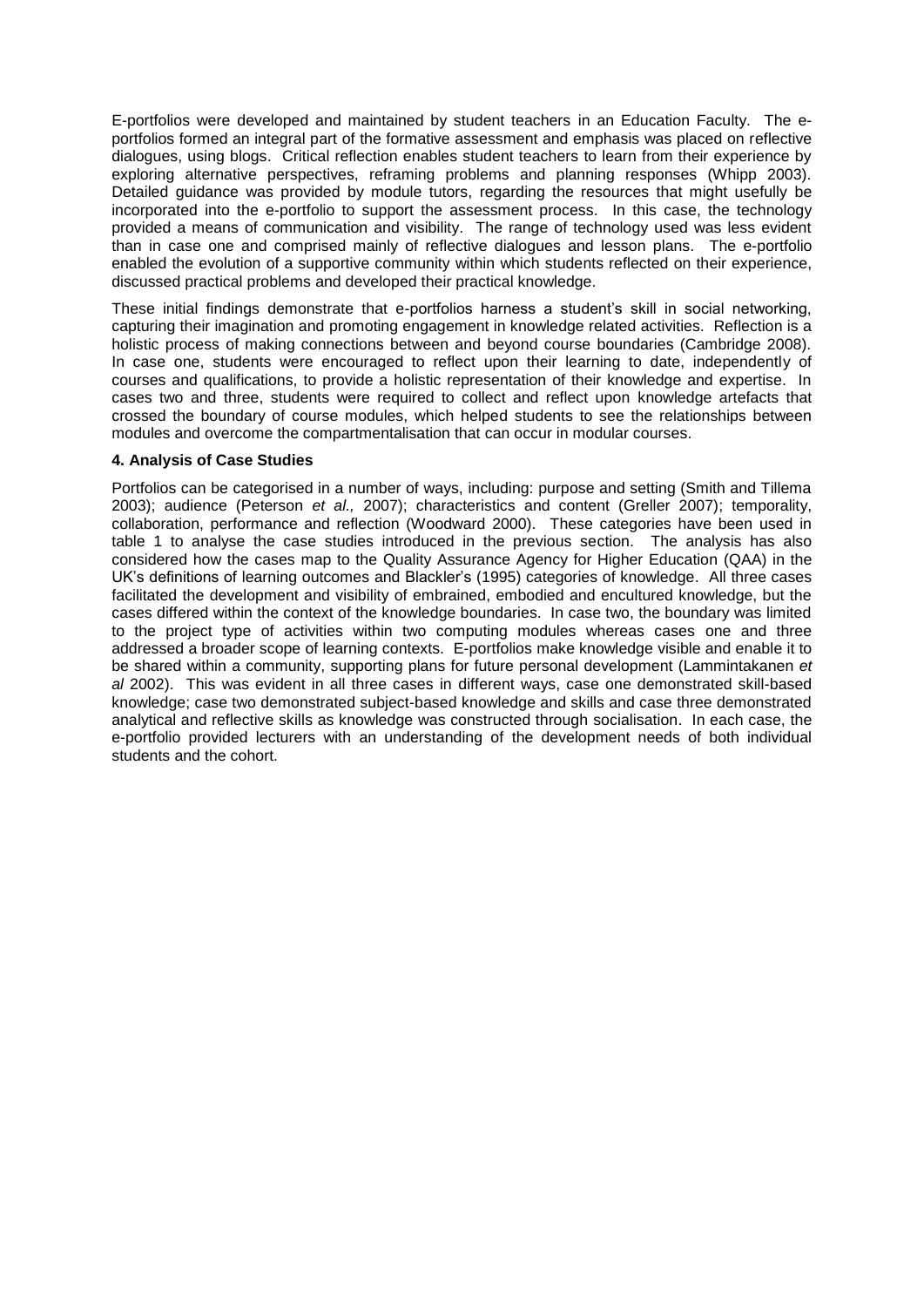# **Table 1: Analysis of Case Studies**

|                                             | <b>Case 1: Presentation</b> | <b>Case 2: Workbench</b>                            | <b>Case 3: Community</b>    |
|---------------------------------------------|-----------------------------|-----------------------------------------------------|-----------------------------|
| <b>Purpose</b>                              | Present to others.          | Present models to others                            | Collaborate with others     |
|                                             |                             | and provide a usable                                | during development of       |
|                                             |                             | project-base.                                       | skills.                     |
| Process (Use)                               | Create artefacts,           | Create, use, apply and                              | Develop a reflective        |
|                                             | demonstrate abilities,      | integrate artefacts.                                | learning log.               |
|                                             | document and                |                                                     |                             |
|                                             | evidence skills.            |                                                     |                             |
| <b>Product</b>                              | Final output of             | Final output of knowledge                           | Final output of reflection  |
|                                             | employability skills.       | generation.                                         | and development.            |
| <b>Temporality</b>                          | 6 months.                   | Academic year.                                      | Course.                     |
| <b>Content</b>                              | Personal photos,            | Manuals, models created,                            | Lesson plans, learning      |
|                                             | videos, certificates,       | academic papers, code                               | journal, academic           |
|                                             | documents and               | generated, case study                               | papers, course materials.   |
|                                             | spreadsheets.               | resources.                                          |                             |
| <b>Style Format</b>                         | Free form.                  | Mix of recommended and                              | Specified.                  |
|                                             |                             | free form.                                          |                             |
| <b>Assessment</b><br><b>Interaction and</b> | Summative.                  | Summative.                                          | Formative.                  |
| Collaboration                               | 1-way.                      | 2-way exchange.                                     | 2-way collaborative.        |
| <b>Reflection of</b>                        | On choice of artefacts.     | On problem solving.                                 | On practice of teaching.    |
| <b>Author</b>                               |                             |                                                     |                             |
| <b>Audience</b>                             | Personal tutors, peers      | Module tutors and peers in                          | Course tutors and peers.    |
|                                             | and potential<br>employers. | team.                                               |                             |
| <b>Reflection of</b>                        | Skills developed.           | Knowledge demonstrated.                             | Practice.                   |
| <b>Audience</b>                             |                             |                                                     |                             |
| Type of                                     | Personal                    | Practitioner-based                                  | Community and reflective    |
| Knowledge                                   | competencies.               | knowledge application and                           | development.                |
|                                             |                             | synthesis.                                          |                             |
| <b>QAA Skill Sets</b>                       | Transferable skills.        | Understanding and                                   | Application and             |
|                                             |                             | application.                                        | reflection.                 |
| <b>Embrained</b>                            | Factual knowledge of        | Factual knowledge of the                            | Factual knowledge of        |
| Knowledge                                   | the individual.             | subject.                                            | what happened in            |
|                                             |                             |                                                     | specific situations and     |
|                                             |                             |                                                     | related learning theories.  |
| <b>Embodied</b>                             | Problem solving skills      | Problem solving skills                              | Problem solving skills      |
| Knowledge                                   | demonstrated by             | demonstrated in design                              | demonstrated in             |
|                                             | evidence.                   | models.                                             | reflective action.          |
| <b>Encultured</b>                           | Values shown by             | Behaviour shown by                                  | Values shown within         |
| Knowledge                                   | choice of materials.        | treatment of resources,                             | content of reflection and   |
|                                             |                             | models developed and the<br>use of technical terms. | action taken.               |
| <b>Bounded</b>                              | Individual context.         | Project context (activities                         | <b>Experiential context</b> |
| <b>Context of</b>                           |                             | within the two modules).                            | (teaching experience).      |
| <b>Content (Setting)</b>                    |                             |                                                     |                             |
|                                             |                             |                                                     |                             |

# **4.1 Role of Technological Artefacts**

The concept of the human activity system uses the central proposition that relations between participants and the purpose of their actions are mediated by tools (Vygotsky 1987). The task-artefact cycle explores how the nature of a task determines the artefacts (tools) required for the task and how the nature of the artefact can change the way that a task is performed (Carroll and Rosson 1992). The creation of e-portfolios (the technical artefact) impacted the tasks in all three cases. For example, the task of demonstrating skills and abilities in case one determined the requirements for the content of e-portfolio; for example, certificates were included in the e-portfolio to evidence levels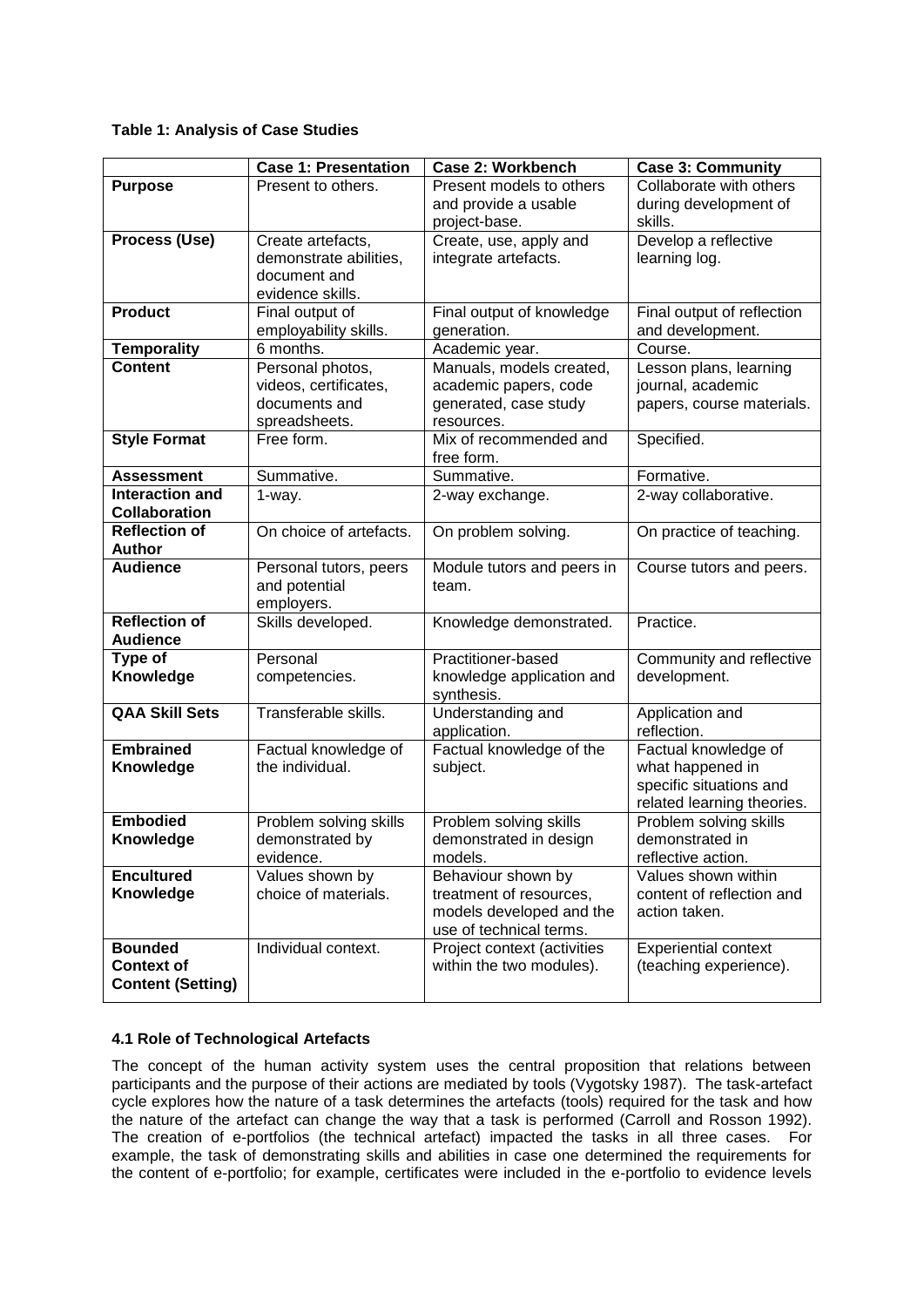of skills attained. However, the e-portfolio changed the way in which the task of demonstrating skill was achieved; the physical certificate was scanned and included in the e-portfolio, rather than just stating that a level of certification had been achieved. Moving from paper-based to digital-based portfolios in case one impacted the task of presenting knowledge and skills in the following ways:

- It was easier for students to evidence skills by embedding existing resources (e.g. certificates, assessed reports) into the e-portfolio.
- The wider range of media that could be included in the e-portfolio prompted students to approach the task in a different way and they were able to evidence a wider range of skills.
- Students used the available media to create new knowledge resources specifically to be included in the portfolio (e.g. video message). This enabled them to express their ideas and values.
- Students were more motivated in the task.
- Assessment of the e-portfolios was easier. Assessing e-portfolios required staff to interact with the media and choose a path through the e-portfolio, constructing their own narrative (Woodward and Nanlohy 2004). This enabled staff to attain a richer understanding of their students.

The multimodal content added depth of knowledge to the e-portfolio, providing a means to externalise tacit cultural issues which helped staff view their students more holistically. This was less apparent in cases two and three where multimedia artefacts were used more practically to illustrate key concepts. The media prompted and encouraged deeper cognitive reflection both of the artefacts and the way in which they were presented in the e-portfolio. For example, in case one, students created videos and audio files to both capture and present information.

Learning diaries are a significant component in the Faculty of Education. A reflective blog formed a major part of case three, relating to the experience of implementing lesson plans. The inclusion of a blog in the e-portfolio extended the traditional personal boundary of reflective journals. The technical artefact changed the reflective task by enabling the reflection to be shared; encouraging others to comment on the reflection and helping to develop a community of practice. Greener (2009) suggests that the primary use of blogging in teaching and learning is where reflective practice is an explicit learning outcome. Blogs can be used within knowledge management initiatives to capture, share and disseminate, knowledge, improving the visibility of learning and encouraging active participation (Ojala 2005). The social acceptability of blogging addresses some of the psycho-social, cultural, and practical barriers to reflection (Cox and Hollyhead, 2009) as blogging is not technically challenging and can be fun (Ojala 2005). However, challenges remain of how to stimulate, facilitate, encourage and assess reflection (Cox and Hollyhead 2009).

## **4.2 Scaffolding Knowledge**

Whipp (2003) suggests that scaffolds are needed to encourage students to write higher levels of reflection and that the scaffolds need to include: questions tailored to issues raised by students, general questioning and key readings. The use of pre-defined headings helps students focus on particularly categories more intensely (Stevens 2008).

In case one, students were given little direction regarding the choice and presentation of knowledge artefacts in their e-portfolios. This resulted in personally owned e-portfolios, although common trends were quickly adopted, such as the inclusion of photographs of home. In contrast, scaffolding was provided in case three to encourage reflection and discussion of the teaching experience of the student teachers. The e-portfolio was deeply embedded into the learning context and tutors sought to direct and facilitate learning through posing questions and recommending resources. This helped maintain a constructive focus on knowledge creation as without explicit supports for critical thinking, students offer emotional support to each other rather than challenging thinking (Whipp 2003).

Too much scaffolding can hinder reflection. Cox and Hollyhead (2009) compared a structured and non-structured approach to using blogs to encourage reflection. In the structured approach, weekly questions were posed which related to technical comprehension, reflection on personal performance and reflection on the blogging process. The structured format helped to maintain student engagement in the blog but it became a log book of weekly tasks rather than a reflective journal. A less structured approach provided more opportunity for independent learning. In this approach there was a power shift from the lecturer to the student as the lecturer relinquished control of the direction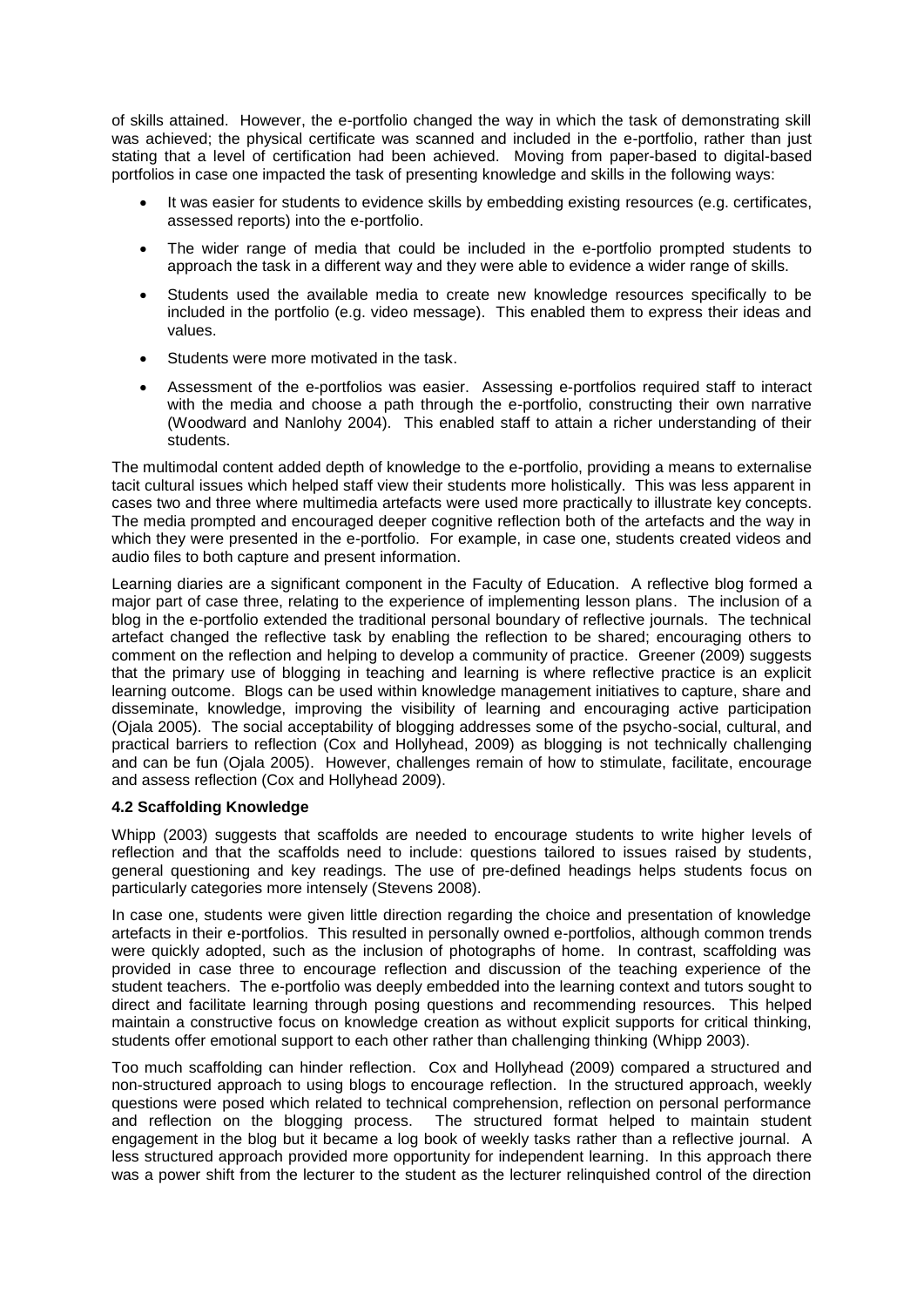of the reflection process compared to the more structured approach. This provided more opportunity for personal reflection on the learning process, however, in practice, students focused on describing their experiences rather than reflecting on the experience (Cox and Hollyhead 2009). A balance is therefore needed in the degree of scaffolding provided to encourage purposeful and meaningful reflection.

# **5. Taxonomy of E-Portfolios**

Further analysis of table 1 was undertaken to develop a taxonomy in which to map e-portfolios (figure 1). At the centre of the structure is explicit knowledge, demonstrated in knowledge-based artefacts presented for publication in each of the three cases. Tacit knowledge is demonstrated in the outer structures of the model, for example, within audience-based reflective practice e-portfolios, demonstrated in case three.



# **Figure 1: Taxonomy of E-Portfolios**

Figure 1 highlights four main dimensions to consider:

- Focus of Context: The context provides the focus and scope of the e-portfolio, determining the boundary of the domain from which knowledge artefacts can be collected. The context can be project-based (case two included artefacts from two modules; practice-based (case three included artefacts related to the experience of student teachers in the classroom) or more holistic (in case one students had the freedom to include artefacts that demonstrated their skills and values and were not limited by subject or discipline).
- Focus of Communication: The degree of communication and interaction within the e-portfolio may be limited to a final "one-way" publication of artefacts (case one); support the two-way exchange of ideas (case three) or support active collaboration (case three).
- Focus of Author"s Reflection: This should include reflection of the artefacts selected within the e-portfolio (case one) and may include reflection on the wider contribution of the artefacts within a problem domain (case two) or practice-based scenario (case three).
- Focus of the Audience"s Reflection. Much of the literature has focused on the creation of eportfolios, however, it is proposed that e-portfolios have a broader role in knowledge management in the same way that blogs have helped learning diaries evolve to share and disseminate knowledge. At the most basic level, the e-portfolio provides explicit knowledge that an audience can assess, combine and internalise (case two). The knowledge artefacts can also demonstrate skills (case one) and prompt exploration of best practices (case three).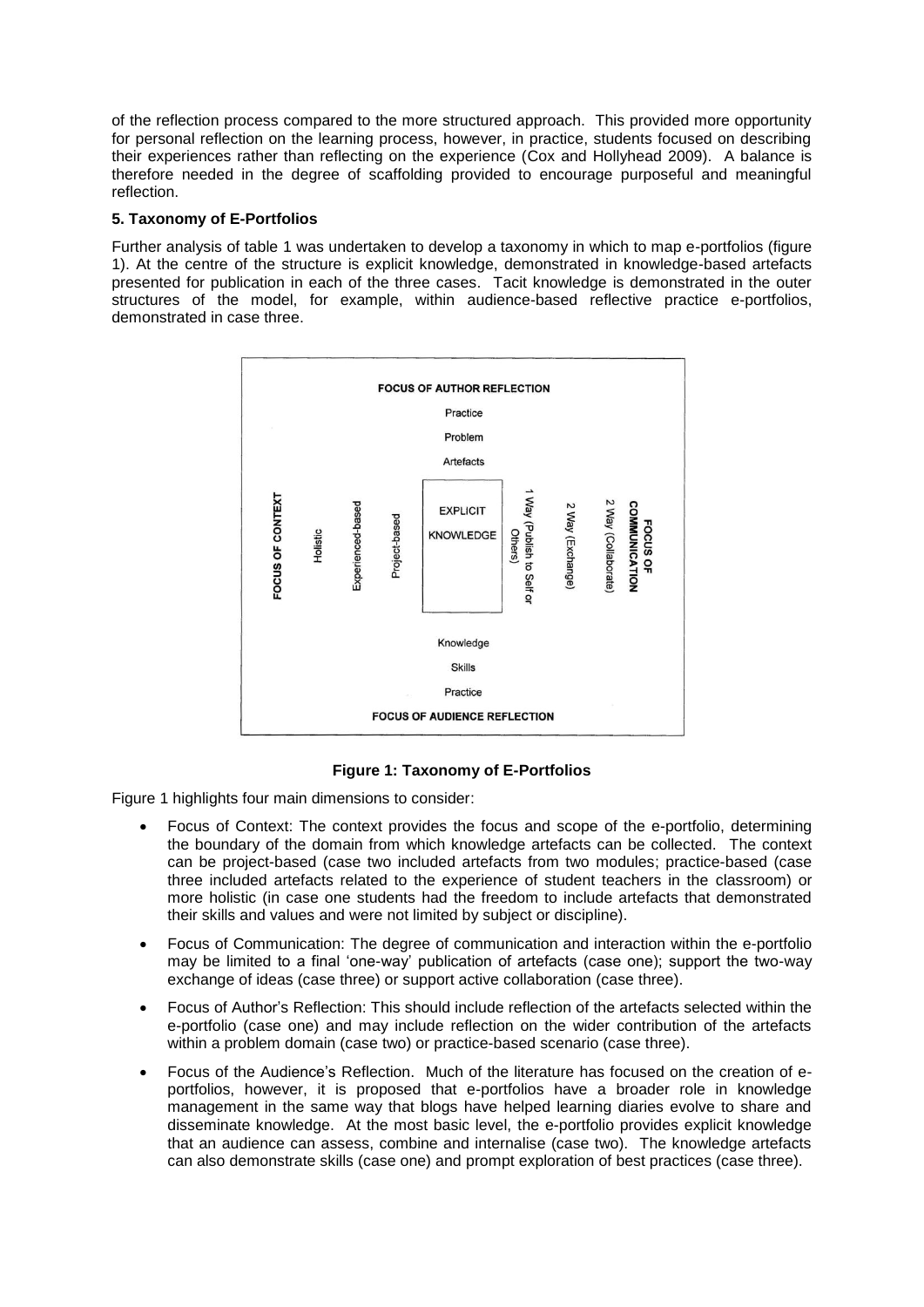Figure 2 maps the three cases outlined to this structure to demonstrate the scope of knowledge activities within each case.



#### **FOCUS OF AUTHOR REFLECTION**

# **FOCUS OF AUDIENCE REFLECTION**

# **Figure 2: Cases Mapped to Taxonomy**

The taxonomy provides four dimensions to consider for developing learning and assessment opportunities which embrace the knowledge management capabilities of e-portfolios. Mapping the case studies in figure 2 illustrates the different ways in which e-portfolios can be used. In case one, e-portfolios were used to present artefacts embedded with knowledge, to evidence skills. This is reflected in figure 2 by the high focus on holistic context and limited focus on communication. The focus of communication was on one way presentation; the audience had to construct knowledge of the skills being demonstrated for themselves. In the future, students could be encouraged to share and discuss their portfolios, increasing opportunities for sharing knowledge. In contrast, case two was highly focused on the communication aspect of e-portfolios, using them as a tool for collaboration. However, the focus of the context and the opportunities for reflection were limited. In the next delivery of the module, a blog will added with guided questioning to provide scaffolding to encourage explicit critical reflection on and within the problem investigated.

The taxonomy enables the provision of scaffolding, support knowledge creation with:

- Context: This sets the boundary for collecting and selecting artefacts to externalise knowledge. The artefacts trigger reflection which can be reinforced by tutor-led guidance on the explicit knowledge or skills to be demonstrated.
- Communication: Critical questioning provides scaffolding for reflection which extends beyond the direct contribution of the artefacts presented to conceptualise the reflective experience, seeking to create knowledge through socialisation.
- Author Reflection: E-portfolios provide a safe environment to reflect on materials created elsewhere, thus separating evaluation from the process of material development. Scaffolding can be used to encourage internalisation of knowledge and to develop action plans.
- Audience Reflection: Scaffolding can be used to assist the intended audience in reconstructing knowledge from the artefacts presented.

## **6. Conclusion**

E-portfolios provide an innovative approach to encourage the creation and sharing of knowledge through reflection. In the case studies, students were motivated by the wider range of artefacts that could be included in the e-portfolio, enabling a broader range of knowledge to be demonstrated.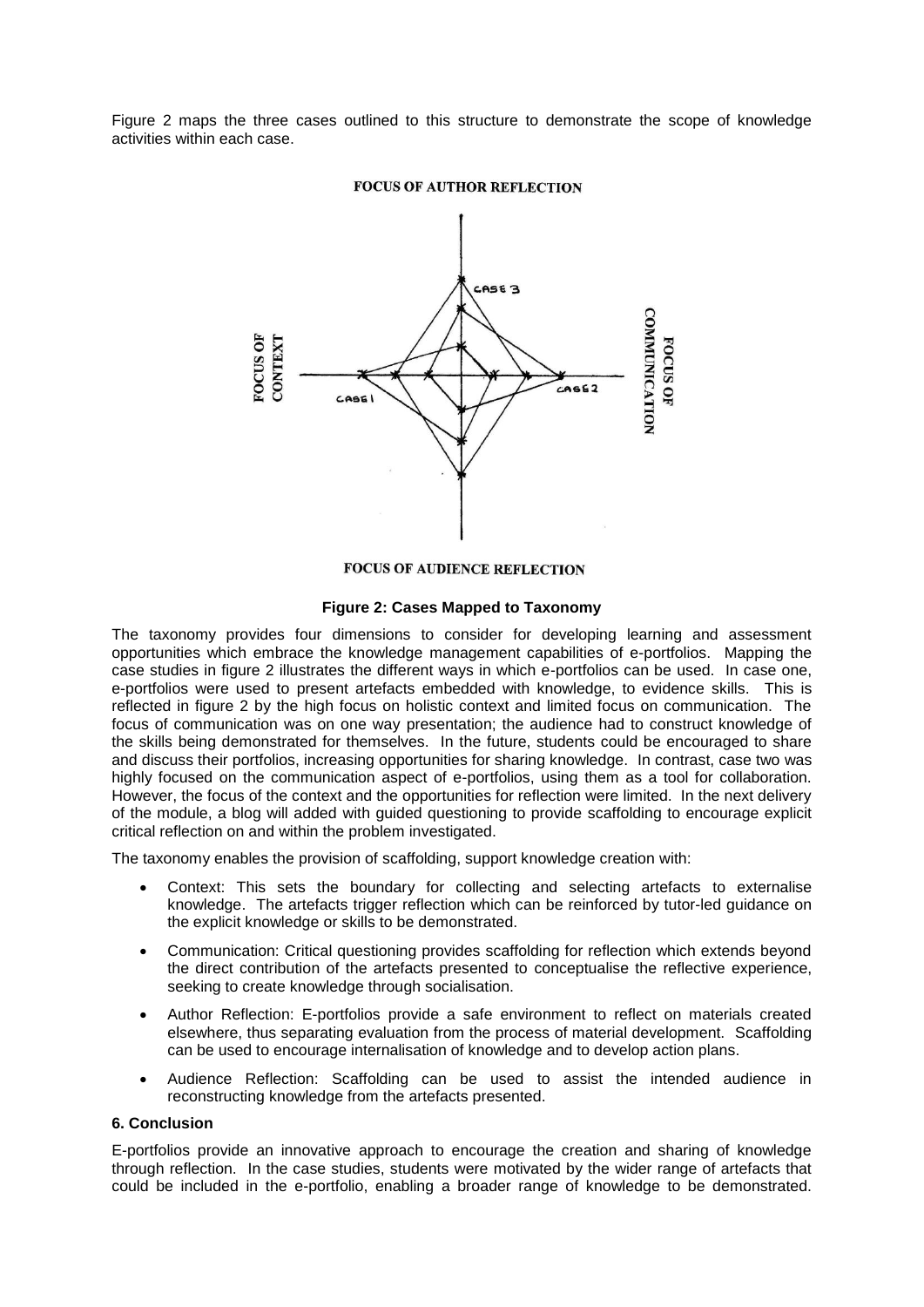Scaffolding is needed to promote deeper levels of critical reflection; however, enforcing stringent scaffolds on e-portfolios may reduce the process element of e-portfolios, moving towards a product view of a knowledge repository. The fundamental principles of e-portfolios as a purposeful selection of artefacts, supported by the narrative reflection to justify their inclusion, needs to be maintained.

The cases outlined refer to student learning in specific disciplines, however, further consideration needs to be given to the potential for using e-portfolios to support organisational learning. For example, Lammintakanen *et al* (2002) suggest that portfolios facilitate the sharing of experience across hospital units and wards. Portfolios focus on personal learning but in case three the e-portfolio formed the focus for building a community of practice. E-portfolios enable readers to choose a path through the multimodal materials and future work needs to explore this interaction within the context of knowledge management.

## **References**

Bhosekar, K. (2009), "Using Photographs as a Medium to Create Spaces for Reflective Learning", *Reflective Practice*, Vol. 10, No, 1, pp 91 – 100.

Blackler, F. (1995), "Knowledge, Knowledge Work and Organizations: An Overview and Interpretation", *Organization Studies*, Vol. 16, No. 6, pp 1021-1046.

Cambridge, D. (2008) "Layering Networked and Symphonic Selves: A Critical Role for E-portfolios in Employability through Integrative Learning", *Campus-Wide Information Systems*, Vol. 25, No. 4, pp 244-262.

Carroll, J.M. and Rosson, B. (1992), "Getting Around the Task-Artifact Cycle: How to Make Claims and Design by Scenario", *ACM Transactions on Information Systems,* Vol. 10, No. 2, pp 181-212.

Cox, S.A. and Hollyhead, A. (2009), "The Development of Student Blogging in Higher Education", *Proceedings of the International Conference of Education, Research and Innovation,* 16-19th November, paper 1001.

Greller, W. (2007), "A Sample e-Portfolio Service Model for Higher Education", in Griffiths, D., Koper, R. and Liber, O. (2007), *Service Oriented Approaches and Lifelong Competence Development Infrastructures,* Proceedings of the 2nd TENCompetence Open Workshop, Manchester 11-12 January, pp 68-74.

Greener, S. (2009), "Talking Online: Reflecting on Online Communication Tools", *Campus-Wide Information Systems,* Vol. 26, No. 3, pp 178-190.

Hazari, S., North, A. and Moreland, D. (2009), "Investigating Pedagogic Value of Wiki Technology", *Journal of Information Systems Education,* Vol. 20, No. 2, pp 187-198.

Klenowski, V., Askew, S. and Carnell, E. (2006), "Portfolios for Learning, Assessment and Professional Development in Higher Education", *Assessment & Evaluation in Higher Education,* Vol. 31, No. 3, pp 267 – 286.

Lammintakanen, J., Saranto, K., Kivinen, T. and Kinnunen, J. (2002), "The Digital Portfolio: a Tool for Human Resource Management", *Journal of Nursing Management,* Vol. 10, No. 6, pp 321-328.

Lave, J. and Wenger, E. (1991), *Situated Learning: Legitimate Peripheral Participation*, Cambridge University Press.

Ojala, M. (2005), "Blogging for Knowledge Sharing, Management and Dissemination", *Business Information Review,* Vol. 22, No. 4, pp 269-276.

Peterson, R., Herington, J., Konza, D., Tzetkova-Arsova, M. and Stefanov, K. (2008) "Assisting Bulgarian Special Educators with Competency Development Online", *Campus-Wide Information Systems,* Vol. 25, No. 4, pp 197-208.

Rossi, P.G., Magnoler, P. and Giannandrea, L. (2008), "From an e-Portfolio Model to e-Portfolio Practices: Some Guidelines", *Campus-Wide Information Systems,* Vol. 25, No. 4, pp 219-232.

Smith, K. and Tillema, H. (2003), "Clarifying Different Types of Portfolio Use", *Assessment & Evaluation in Higher Education*, Vol. 28, No. 6, pp 625 - 648.

Stevens, H. (2008), "The Impact of e-Portfolio Development on the Employablity of Adults Aged 45 and Over", *Campus-Wide Information Systems,* Vol. 25, No. 4, pp 209-218.